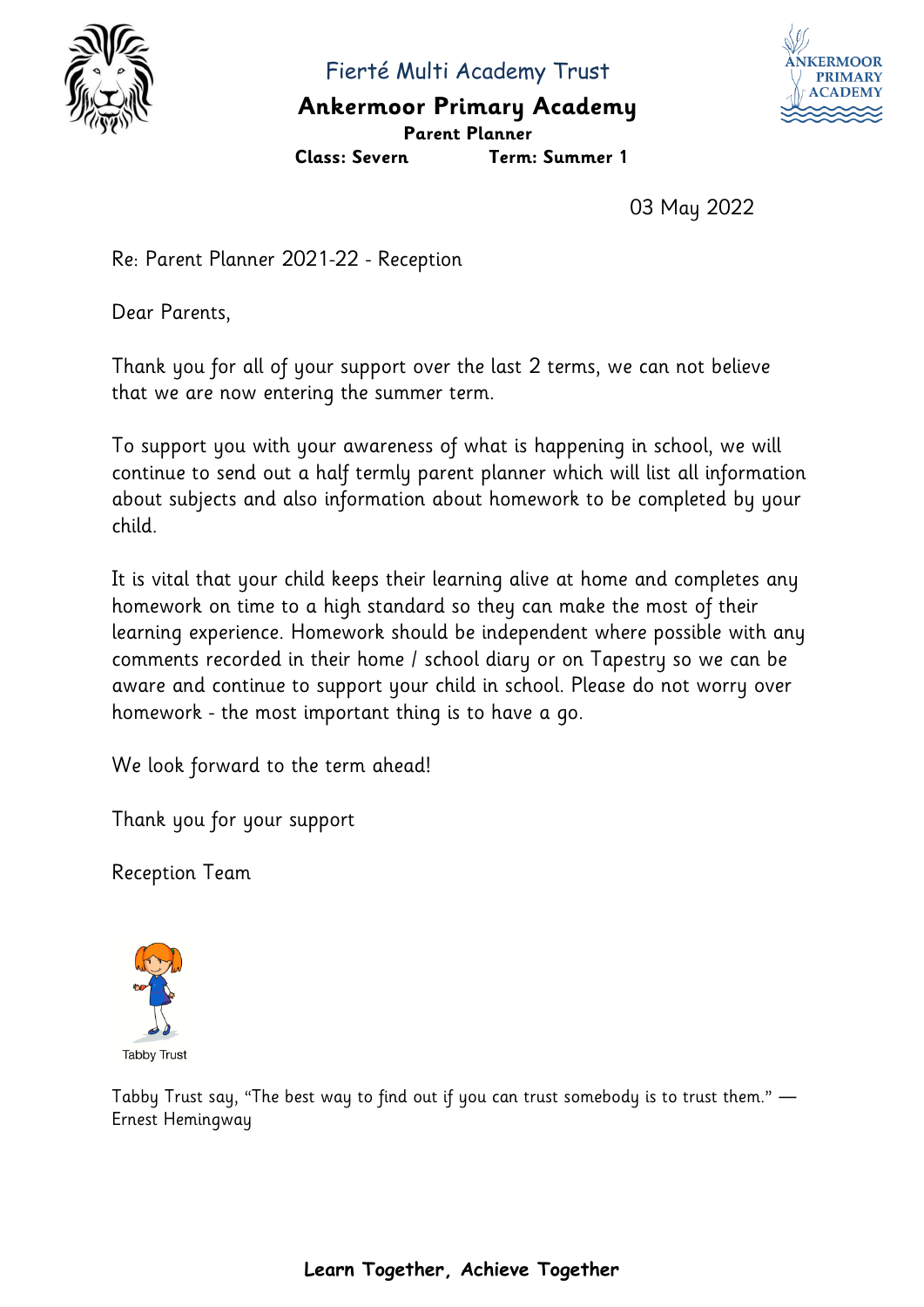

Fierté Multi Academy Trust

# **Ankermoor Primary Academy**

**Parent Planner**<br>Class: Severn Term:

**Class: Severn Term: Summer 1** 

**ÄNKERMOOR PRIMARY ACADEMY** 

|                          | Subject areas covered in Spring 2                                                               |  |  |
|--------------------------|-------------------------------------------------------------------------------------------------|--|--|
| <b>PSED</b>              | Children should be supported to manage emotions, develop a positive sense of self,              |  |  |
|                          | set themselves simple goals, have confidence in their own abilities, to persist and             |  |  |
|                          | wait for what they want and direct attention as necessary. Through adult modelling              |  |  |
|                          | and quidance, they will learn how to look after their bodies, including healthy eating,         |  |  |
|                          | and manage personal needs independently. Through supported interaction with other               |  |  |
|                          | children, they learn how to make good friendships, co-operate and resolve conflicts             |  |  |
|                          | peaceably. These attributes will provide a secure platform from which children can achieve      |  |  |
|                          | at school and in later life.                                                                    |  |  |
| Maths                    | Children should be able to count confidently, develop a deep understanding of the               |  |  |
|                          | numbers to 10, the relationships between them and the patterns within those numbers.            |  |  |
|                          | By providing frequent and varied opportunities to build and apply this understanding - such     |  |  |
|                          | as using manipulatives, including small pebbles and tens frames for organising counting -       |  |  |
|                          | children will develop a secure base of knowledge and vocabulary from which mastery of           |  |  |
|                          | mathematics is built.                                                                           |  |  |
| <b>English - writing</b> | Through In the Moment learning and focused phonics sessions, children will explore mark         |  |  |
|                          | making, giving meaning to marks and labelling.                                                  |  |  |
|                          | They will write initial sounds and simple captions and use initial sounds to label characters / |  |  |
|                          | images.                                                                                         |  |  |
| <b>Reading - Canine</b>  | Through Reading Practice sessions and Talk for Stories, the children will explore rhymes        |  |  |
| <b>Helpers</b>           | and show an interest in stories with repeated refrains. Together, we will explore the five key  |  |  |
|                          | concepts about print: - print has meaning - print can have different purposes - we read         |  |  |
|                          | English text from left to right and from top to bottom - the names of the different parts of a  |  |  |
|                          | book.                                                                                           |  |  |
|                          | They will also sequence familiar stories through the use of pictures to tell the story,         |  |  |
|                          | recognise initial sounds and engage in extended conversations about stories and learning        |  |  |
|                          | new vocabulary.                                                                                 |  |  |
|                          | We are exploring the canine helpers and how they can help us to explore a book.                 |  |  |
| PE (Friday &             | Adults support children to develop their core strength, stability, balance, spatial             |  |  |
| Monday)                  | awareness, co-ordination and agility. Gross motor skills provide the foundation for             |  |  |
|                          | developing healthy bodies and social and emotional well-being. Fine motor control and           |  |  |
|                          | precision helps with hand-eye co-ordination, which is later linked to early literacy.           |  |  |
|                          | Repeated and varied opportunities to explore and play with small world activities, puzzles,     |  |  |
|                          | arts and crafts and the practice of using small tools, with feedback and support from adults,   |  |  |
|                          | allow children to develop proficiency, control and confidence.                                  |  |  |
| Understanding            | Understanding the world involves guiding children to make sense of their physical world         |  |  |
| the World                | and their community. Children will listen to a broad selection of stories, non-fiction,         |  |  |
|                          | rhymes and poems that will foster their understanding of our culturally, socially,              |  |  |
|                          | technologically and ecologically diverse world as well as building important knowledge. This    |  |  |
|                          | extends their familiarity with words that support understanding across domains. Enriching       |  |  |
|                          | and widening children's vocabulary will support later reading comprehension.                    |  |  |
|                          |                                                                                                 |  |  |
| <b>Expressive arts</b>   | It is important that children have regular opportunities to engage with the arts,               |  |  |
| and design               | enabling them to explore and play with a wide range of media and materials. The                 |  |  |
|                          | quality and variety of what children see, hear and participate in is crucial for developing     |  |  |
|                          | their understanding, self-expression, vocabulary and ability to communicate                     |  |  |
|                          | through the arts.                                                                               |  |  |